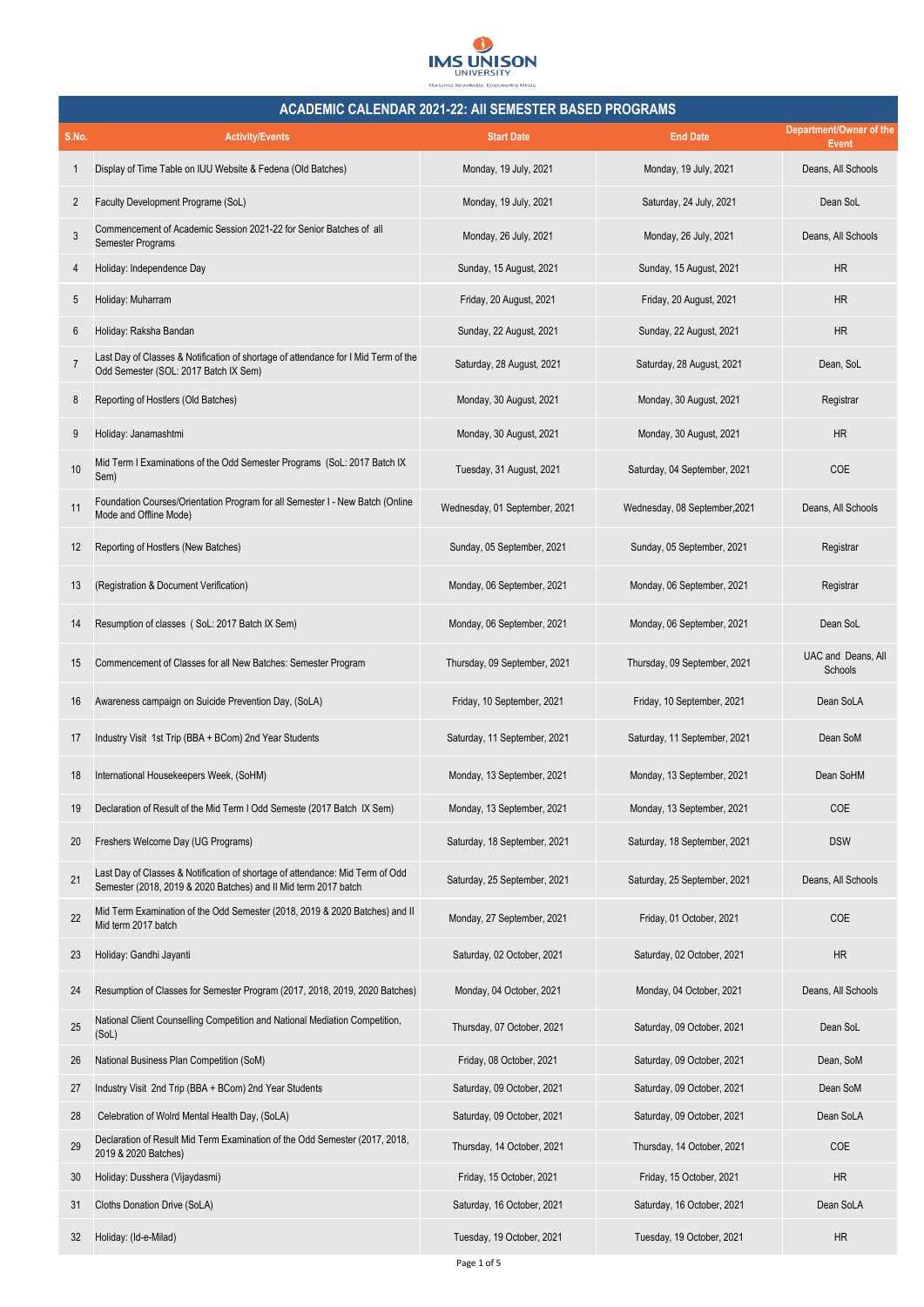

| <b>ACADEMIC CALENDAR 2021-22: AII SEMESTER BASED PROGRAMS</b> |                                                                   |                             |                             |                                  |
|---------------------------------------------------------------|-------------------------------------------------------------------|-----------------------------|-----------------------------|----------------------------------|
| S.No.                                                         | <b>Activity/Events</b>                                            | <b>Start Date</b>           | <b>End Date</b>             | Department/Owner of the<br>Event |
| 33                                                            | Annual Corporate Meet 'Engage' Mumbai (Online/Offline)            | Friday, 22 October, 2021    | Friday, 22 October, 2021    | Dean, T & P                      |
| 34                                                            | National Seminar, (SoMC)                                          | Saturday, 23 October, 2021  | Saturday, 23 October, 2021  | Associate Dean SoMC              |
| 35                                                            | National Moot Court Competition, (SoL)                            | Thursday, 28 October, 2021  | Saturday, 30 October, 2021  | Dean SoL                         |
| 36                                                            | Alumni Meet New Delhi (Online/Offline)                            | Friday, 29 October, 2021    | Friday, 29 October, 2021    | Dean, T & P                      |
| 37                                                            | Resumption of Classes for 2021 Batch: Odd Semester Program        | Saturday, 30 October, 2021  | Saturday, 30 October, 2021  | Deans, All Schools               |
| 38                                                            | Annual Corporate Meet 'Engage' New Delhi (Online/Offline)         | Saturday, 30 October, 2021  | Saturday, 30 October, 2021  | Dean, T & P                      |
| 39                                                            | First Visit to adopted Village for Socio Legal Interaction, (SoL) | Monday, 01 November, 2021   | Monday, 01 November, 2021   | Dean SoL                         |
| 40                                                            | Holiday: Diwali                                                   | Thursday, 04 November, 2021 | Thursday, 04 November, 2021 | <b>HR</b>                        |
| 41                                                            | Holiday: Goverdhan Pooja                                          | Friday, 05 November, 2021   | Friday, 05 November, 2021   | <b>HR</b>                        |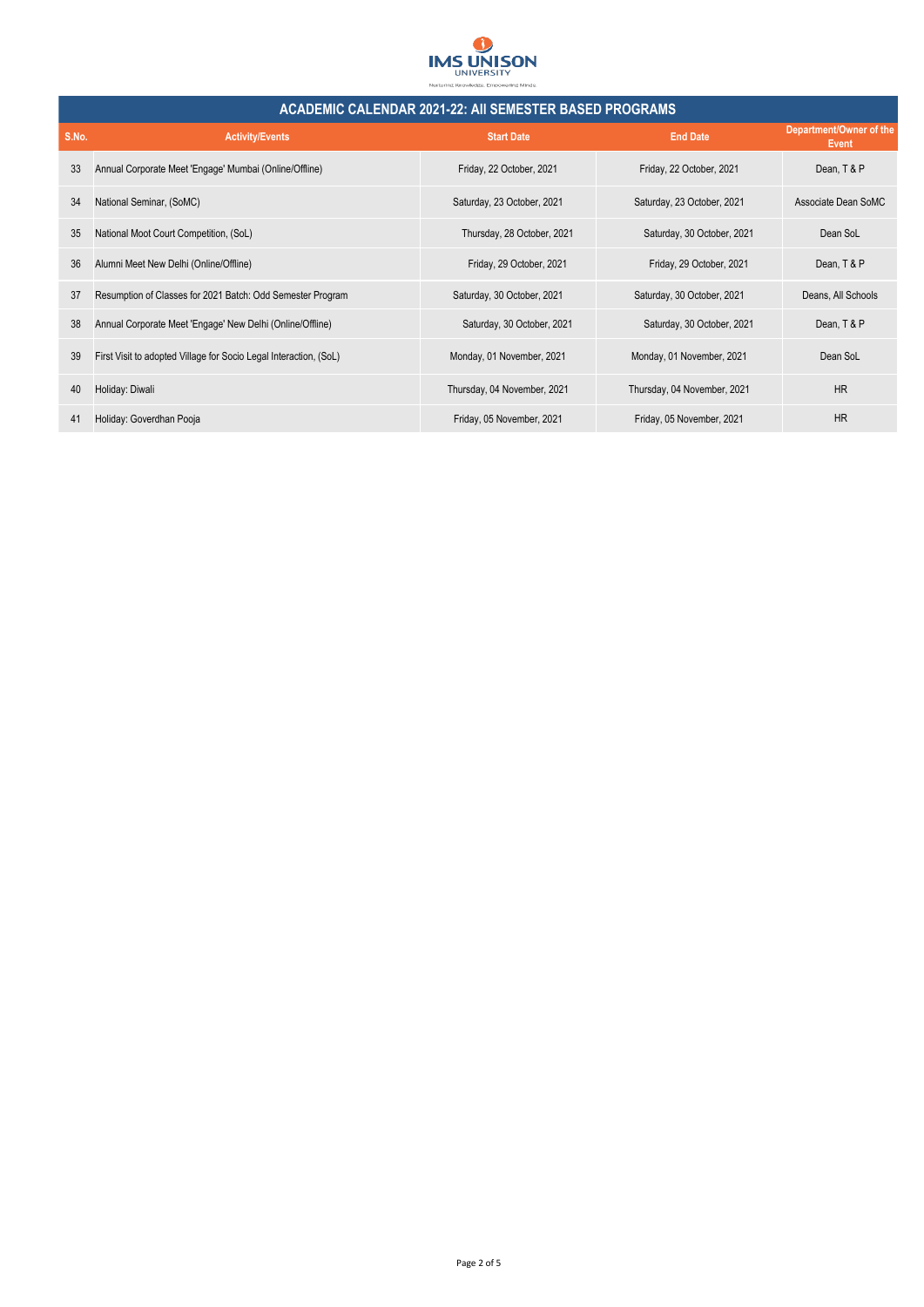

|       | <b>ACADEMIC CALENDAR 2021-22: AII SEMESTER BASED PROGRAMS</b>                                                                                   |                              |                              |                                         |  |  |
|-------|-------------------------------------------------------------------------------------------------------------------------------------------------|------------------------------|------------------------------|-----------------------------------------|--|--|
| S.No. | <b>Activity/Events</b>                                                                                                                          | <b>Start Date</b>            | <b>End Date</b>              | Department/Owner of the<br><b>Event</b> |  |  |
| 42    | Last Day of Classes & Notification of shortage of attendance: Mid Term of Odd<br>Semester (2021 Batches)                                        | Saturday, 06 November, 2021  | Saturday, 06 November, 2021  | Deans, All Schools                      |  |  |
| 43    | Mid Term Examination of the Odd Semester (2021 Batch)                                                                                           | Monday, 08 November, 2021    | Friday, 12 November, 2021    | <b>COE</b>                              |  |  |
| 44    | Alumni Meet Dehradun (Online/Offline)                                                                                                           | Saturday, 13 November, 2021  | Saturday, 13 November, 2021  | Dean, T & P                             |  |  |
| 45    | Holiday: Guru Nanak Jayanti                                                                                                                     | Friday, 19 November, 2021    | Friday, 19 November, 2021    | HR                                      |  |  |
| 46    | University Convocation (In virtual mode)                                                                                                        | Saturday, 20 November, 2021  | Saturday, 20 November, 2021  | Registrar                               |  |  |
| 47    | Declaration of Mid Term Result Odd Semester (2021 Batches)                                                                                      | Friday, 26 November, 2021    | Friday, 26 November, 2021    | <b>COE</b>                              |  |  |
| 48    | National Constitution Day Celebration, (SoL)                                                                                                    | Friday, 26 November, 2021    | Friday, 26 November, 2021    | Dean SoL                                |  |  |
| 49    | International Day of Persons with Disability, (SoLA)                                                                                            | Friday, 03 December, 2021    | Friday, 03 December, 2021    | Dean SoLA                               |  |  |
| 50    | Legal Aid and Awareness Camps, (SoL)                                                                                                            | Saturday, 04 December, 2021  | Saturday, 04 December, 2021  | Dean SoL                                |  |  |
| 51    | Last Day of Classes & Notification of shortage of attendance for End Term<br>Examinations of the Odd Semester (2017, 2018, 2019 & 2020 Batches) | Saturday, 04 December, 2021  | Saturday, 04 December, 2021  | Deans, All Schools                      |  |  |
| 52    | End Term Examinations: Odd Semester (2017, 2018, 2019 & 2020 Batches)                                                                           | Monday, 06 December, 2021    | Tuesday, 14 December, 2021   | COE                                     |  |  |
| 53    | International Human Rights Day Celebration, (SoL)                                                                                               | Friday, 10 December, 2021    | Friday, 10 December, 2021    | Dean SoL                                |  |  |
| 54    | Commencement of Classes for Even Semester Program (2017, 2018, 2019 &<br>2020 Batches)                                                          | Wednesday, 15 December, 2021 | Wednesday, 15 December, 2021 | Deans, All Schools                      |  |  |
| 55    | Last Day of Classes & Notification of shortage of attendance for End Term<br>Examinations of the Odd Semester (2021 Batch)                      | Friday, 24 December, 2021    | Friday, 24 December, 2021    | Deans, All Schools                      |  |  |
| 56    | Holiday: Christmas Day                                                                                                                          | Saturday, 25 December, 2021  | Saturday, 25 December, 2021  | <b>HR</b>                               |  |  |
| 57    | Semester Break (All batches)                                                                                                                    | Saturday, 25 December, 2021  | Saturday 01, January, 2022   | Registrar                               |  |  |
| 58    | Faculty Development Program, (SoLA)                                                                                                             | Monday, 27 December, 2021    | Wednesday, 29 December, 2021 | Dean SoLA                               |  |  |
| 59    | Declaration of End Term Result Odd Semester (2018, 2019 & 2020 Batches) &<br>Odd Semester (2017 Batch Sem IX)                                   | Thursday, 30 December, 2021  | Thursday, 30 December, 2021  | COE                                     |  |  |
| 60    | End Term Examinations: Odd Semester (2021 Batch)                                                                                                | Monday, 03 January, 2022     | Friday, 10 January, 2022     | COE                                     |  |  |
| 61    | Commencement of Classes for 2021 Batch: Even Semester Program                                                                                   | Tuesday, 11 January, 2022    | Tuesday, 11 January, 2022    | Deans, All Schools                      |  |  |
| 62    | Court Visit (District Court Dehradun) BA.LL.B. (Hons.) - Il Semester                                                                            | Thursday, 20 January, 2022   | Thursday, 20 January, 2022   | Dean SoL                                |  |  |
| 63    | Court Visit (District Court Dehradun) BBA.LL.B. (Hons.) - Il Semester                                                                           | Friday, 21 January 2022      | Friday, 21 January 2022      | Dean SoL                                |  |  |
| 64    | Last Day of Classes & Notification of shortage of attendance: Mid Term I<br>Examination of the Even Semester 2017 Batch (SoL: X Sem)            | Saturday, 22 January, 2022   | Saturday, 22 January, 2022   | Dean, SoL                               |  |  |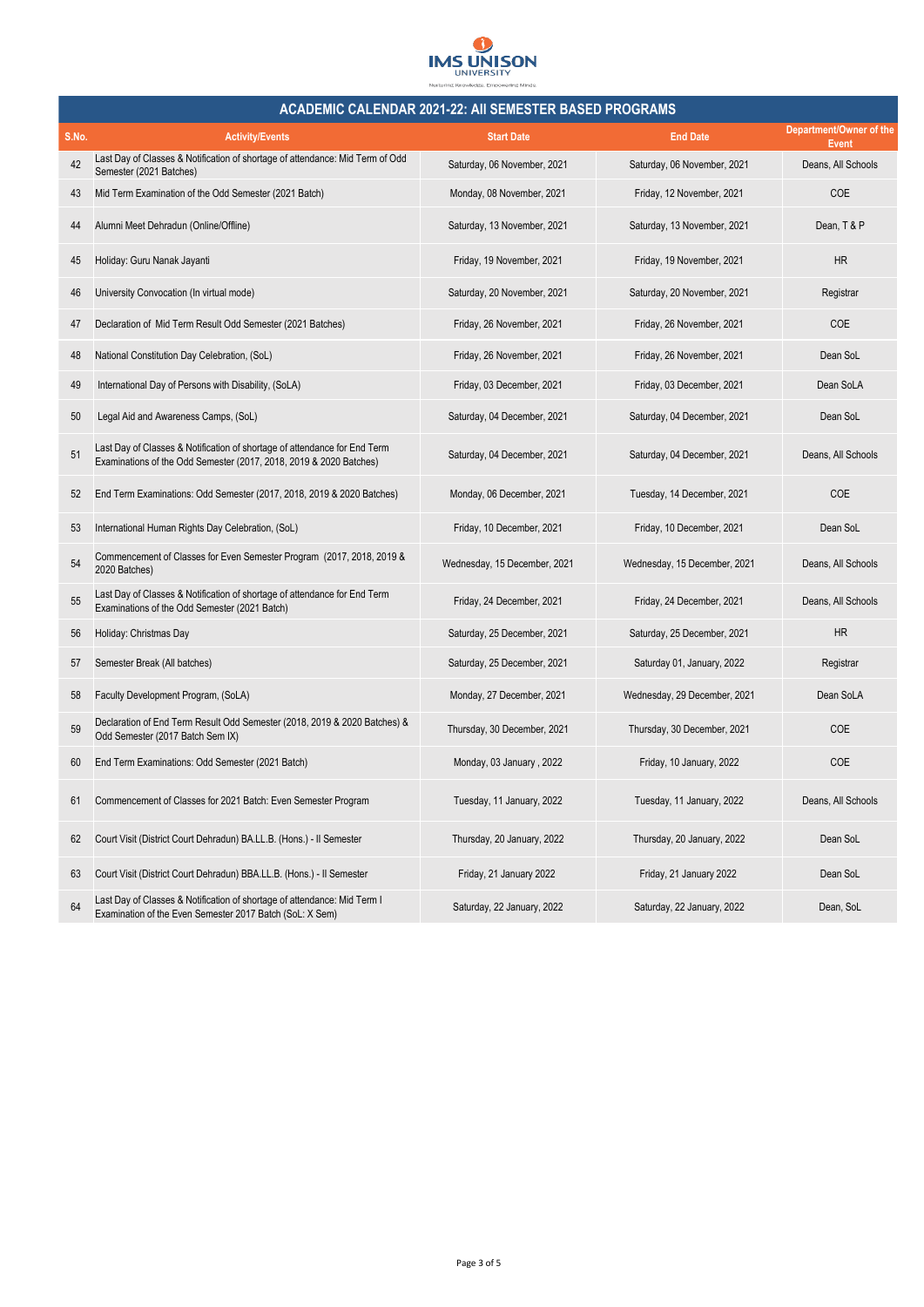

|       | <b>ACADEMIC CALENDAR 2021-22: AII SEMESTER BASED PROGRAMS</b>                                                                                                                                  |                              |                              |                                         |  |
|-------|------------------------------------------------------------------------------------------------------------------------------------------------------------------------------------------------|------------------------------|------------------------------|-----------------------------------------|--|
| S.No. | <b>Activity/Events</b>                                                                                                                                                                         | <b>Start Date</b>            | <b>End Date</b>              | Department/Owner of the<br><b>Event</b> |  |
| 65    | Mid Term I Examination of the Even Semester 2017 Batch (SoL: X Sem)                                                                                                                            | Monday, 24 January, 2022     | Saturday, 29 January, 2022   | COE                                     |  |
| 66    | Declaration of Result Odd Semester (2021 Batch)                                                                                                                                                | Tuesday, 25 January, 2022    | Tuesday, 25 January, 2022    | <b>COE</b>                              |  |
| 67    | National Tourism Day, (SoHM)                                                                                                                                                                   | Tuesday, 25 January, 2022    | Tuesday, 25 January, 2022    | Dean SoHM                               |  |
| 68    | Holiday: Republic Day                                                                                                                                                                          | Wednesday, 26 January, 2022  | Wednesday, 26 January, 2022  | HR                                      |  |
| 69    | Social Outreach Program, (SoM)                                                                                                                                                                 | Saturday, 29 January, 2022   | Saturday, 29 January, 2022   | Dean, SoM                               |  |
| 70    | Social/ Community Engagement Activity, (SoHM)                                                                                                                                                  | Saturday, 29 January, 2022   | Saturday, 29 January, 2022   | Dean, SoHM                              |  |
| 71    | Resumption of Classes for odd Batch: Even Semester (SoL: X Sem)                                                                                                                                | Monday, 31 January, 2022     | Monday, 31 January, 2022     | Dean, SoL                               |  |
| 72    | National Youth Parliament Competition, (SoL)                                                                                                                                                   | Friday, 04 February, 2022    | Saturday, 05 February, 2022  | Dean, SoL                               |  |
| 73    | Second Visit to adopted Village for Socio Legal Interaction, (SoL)                                                                                                                             | Wednesday, 09 February, 2022 | Wednesday, 09 February, 2022 | Dean SoL                                |  |
| 74    | Industrial Visit, (SoHM)                                                                                                                                                                       | Wednesday, 09 February, 2022 | Wednesday, 09 February, 2022 | Dean SoHM                               |  |
| 75    | National Conference, (SoM)                                                                                                                                                                     | Friday, 11 February, 2022    | Saturday, 12 February, 2022  | Dean, SoM                               |  |
| 76    | Second Legal Aid and Awareness Camps, (SoL)                                                                                                                                                    | Saturday, 12 February, 2022  | Saturday, 12 February, 2022  | Dean, SoL                               |  |
| 77    | Declaration of Result Mid Term I Even Semester (2017 Batch: X Sem)                                                                                                                             | Saturday, 12 Feburary, 2022  | Saturday, 12 Feburary, 2022  | COE                                     |  |
| 78    | Social Activity, (SoMC)                                                                                                                                                                        | Saturday, 19 Feburary, 2022  | Saturday, 19 Feburary, 2022  | Associate Dean, SoMC                    |  |
| 79    | Last Day of Classes & Notification of shortage of attendance for Mid Term of<br>Even Semester (2018,2019, 2020) Batch                                                                          | Saturday, 19 Feburary, 2022  | Saturday, 19 Feburary, 2022  | Deans, All Schools                      |  |
| 80    | Mid Term of Even Semester (2018, 2019, 2020) Batch                                                                                                                                             | Monday, 21 Feburary, 2022    | Friday, 25 February, 2022    | COE                                     |  |
| 81    | International Bartenders Day, (SOHM)                                                                                                                                                           | Thursday, 24 February, 2022  | Thursday, 24 February, 2022  | Dean SoHM                               |  |
| 82    | National Seminar/Conference, (SoL)                                                                                                                                                             | Friday, 25 February, 2022    | Saturday, 26 February, 2022  | Dean SoL                                |  |
| 83    | Faculty Development Programe, (SoMC)                                                                                                                                                           | Friday, 25 February, 2022    | Saturday, 26 February, 2022  | Associate Dean SoMC                     |  |
| 84    | Resumption of Classes for Even Semester (2018, 2019, 2020) Batch                                                                                                                               | Saturday, 26 Feburary, 2022  | Saturday, 26 Feburary, 2022  | Deans, All Schools                      |  |
|       | Last Day of Classes & Notification of shortage of attendance for for Mid Term II<br>Examination of the Even Semester: 2017 Batch (X Sem) & Mid Term<br>Examination of Even Semester 2021 Batch | Saturday, 26 Feburary, 2022  | Saturday, 26 Feburary, 2022  | Deans, All Schools                      |  |
| 86    | World NGO Day (SoLA)                                                                                                                                                                           | Monday, 28 Feburary, 2022    | Monday, 28 Feburary, 2022    | Dean SoLA                               |  |
| 87    | Mid Term II Examination of the Even Semester 2017 Batches (X Sem) & Mid<br>Term of Even Semester 2021 Batch                                                                                    | Monday, 28 Feburary, 2022    | Friday, 04 March, 2022       | COE                                     |  |
| 88    | Resumption of Classes for Even Semester (2017 Batch X Sem) & for Even<br>Semester 2021 Batch                                                                                                   | Saturday, 05 March, 2022     | Saturday, 05 March, 2022     | Deans, All Schools                      |  |
| 89    | National Conference, (SoHM)                                                                                                                                                                    | Tuesday, 08 March, 2022      | Tuesday, 08 March, 2022      | Dean SoHM                               |  |
| 90    | Declaration of the Result of Mid Term Examination of the Even Semester: (2018,<br>2019 & 2020 Batch)                                                                                           | Wednesday, 09 March 2022     | Wednesday, 09 March 2022     | COE                                     |  |
| 91    | Annual Sports Meet (3 Days)                                                                                                                                                                    | Wednesday, 09 March, 2022    | Friday, 11 March, 2022       | <b>DSW</b>                              |  |
| 92    | <b>Foundation Day</b>                                                                                                                                                                          | Saturday, 12 March, 2022     | Saturday, 12 March, 2022     | Registrar                               |  |
| 93    | Declaration of the Result of Mid Term II Examination of the Even Semester: 2017<br>Batch (X Sem) and of Even Semester 2021 Batch                                                               | Thursday, 17 March 2022      | Thursday, 17 March 2022      | COE                                     |  |